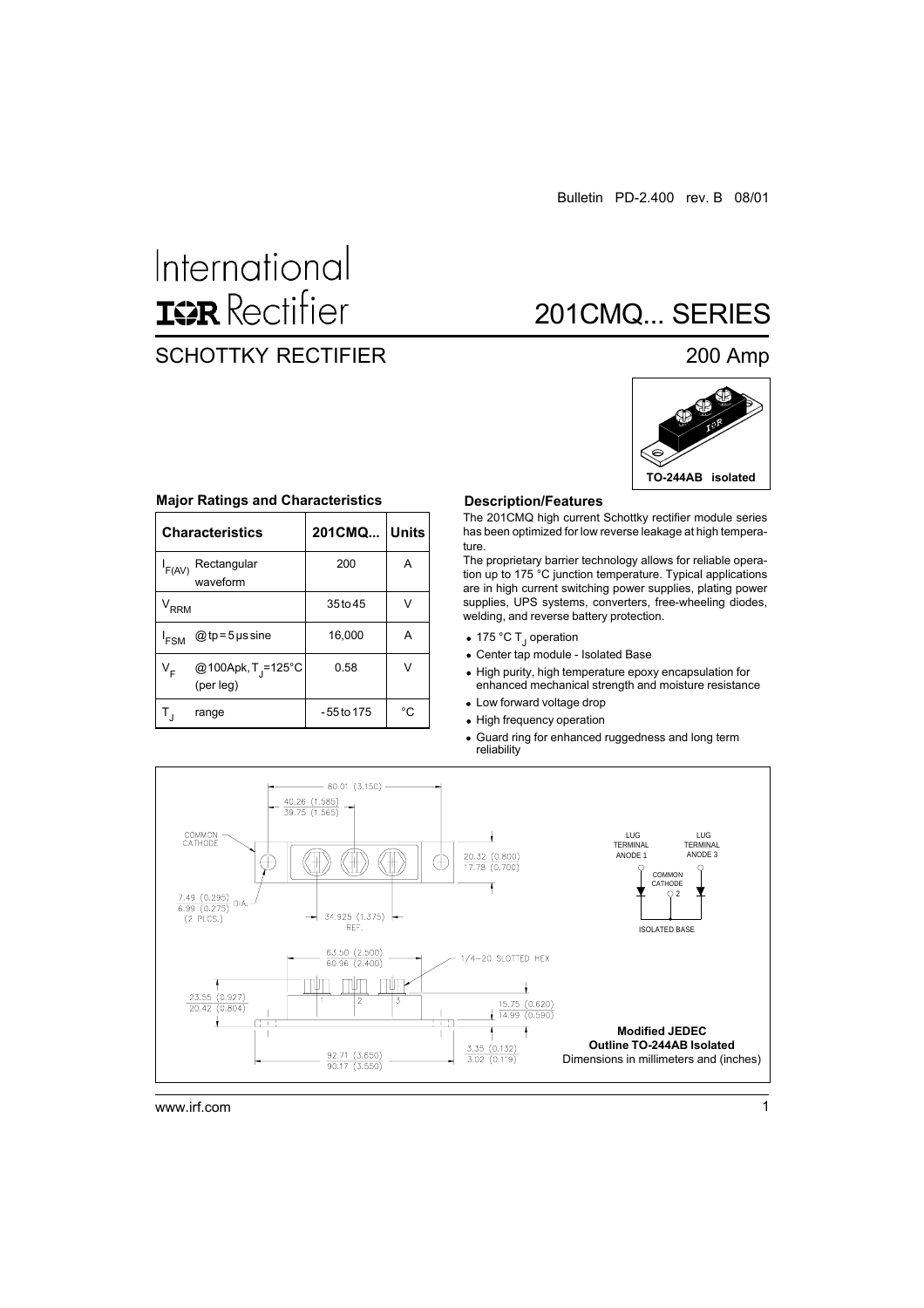#### 201CMQ... Series

# International **IQR** Rectifier

Bulletin PD-2.400 rev. B 08/01

# Voltage Ratings

| Part number                                            | 201CMQ035 | 201CMQ040 | 201CMQ045 |
|--------------------------------------------------------|-----------|-----------|-----------|
| Max. DC Reverse Voltage (V)                            | 35        | 40        | 45        |
| V <sub>RWM</sub> Max. Working Peak Reverse Voltage (V) |           |           |           |

## Absolute Maximum Ratings

|                 | <b>Parameters</b>                  |                                      |              | 201CMQ | Units                                       | Conditions                                                                                |  |
|-----------------|------------------------------------|--------------------------------------|--------------|--------|---------------------------------------------|-------------------------------------------------------------------------------------------|--|
| 'F(AV)          |                                    | Max. Average Forward                 | (Per Leg)    | 100    | A                                           | 50% duty cycle $@T_c = 121 °C$ , rectangular wave form                                    |  |
|                 | Current                            | *See Fig. 5                          | (Per Device) | 200    |                                             |                                                                                           |  |
| 'FSM            | Max. Peak One Cycle Non-Repetitive |                                      | 16,000       | A      | 5µs Sine or 3µs Rect. pulse                 | Following any rated<br>load condition and with                                            |  |
|                 |                                    | Surge Current (Per Leg) * See Fig. 7 |              | 3200   |                                             | 10ms Sine or 6ms Rect. pulse rated V <sub>RRM</sub> applied                               |  |
| $E_{AS}$        | Non-Repetitive Avalanche Energy    |                                      |              | 135    | mJ                                          | T <sub>1</sub> = 25 °C, $I_{AS}$ = 20 Amps, L = 0.67 mH                                   |  |
|                 | (Per Leg)                          |                                      |              |        |                                             |                                                                                           |  |
| <sup>I</sup> AR | Repetitive Avalanche Current       |                                      | 20           | A      | Current decaying linearly to zero in 1 usec |                                                                                           |  |
|                 | (Per Leg)                          |                                      |              |        |                                             | Frequency limited by $T_{\text{J}}$ max. $V_{\text{A}} = 1.5 \times V_{\text{p}}$ typical |  |

#### Electrical Specifications

|                | <b>Parameters</b>                   | 201CMQ Units |           | Conditions                                                             |                     |  |
|----------------|-------------------------------------|--------------|-----------|------------------------------------------------------------------------|---------------------|--|
| $V_{FM}$       | Max. Forward Voltage Drop           | 0.67         | V         | @ 100A                                                                 | $T_i = 25 °C$       |  |
|                | (Per Leg) * See Fig. 1<br>(1)       | 0.81         | V         | @ 200A                                                                 |                     |  |
|                |                                     | 0.58         | V         | @ 100A                                                                 |                     |  |
|                |                                     | 0.71         | V         | @ 200A                                                                 | $T_1 = 125 °C$      |  |
| 'RM            | Max. Reverse Leakage Current        | 10           | mA        | $T = 25 °C$                                                            |                     |  |
|                | (Per Leg) * See Fig. 2<br>(1)       | 90           | mA        | $T_1 = 125 °C$                                                         | $V_p$ = rated $V_p$ |  |
| $C_{+}$        | Max. Junction Capacitance (Per Leg) | 5200         | рF        | $V_{\rm p}$ = 5 $V_{\rm pc}$ , (test signal range 100Khz to 1Mhz) 25°C |                     |  |
| L <sub>S</sub> | Typical Series Inductance (Per Leg) | 7.0          | nН        | From top of terminal hole to mounting plane                            |                     |  |
| dv/dt          | Max. Voltage Rate of Change         | 10000        | $V/\mu s$ | (Rated V <sub>D</sub> )                                                |                     |  |
| $\rm V_{RMS}$  | <b>Insulation Voltage</b>           | 1000         | V         |                                                                        |                     |  |

# Thermal-Mechanical Specifications

(1) Pulse Width < 300µs, Duty Cycle <2%

|                         | Parameters                              |          | 201CMQ     | Units         | Conditions                           |
|-------------------------|-----------------------------------------|----------|------------|---------------|--------------------------------------|
| $\mathsf{T}_\mathsf{J}$ | Max. Junction Temperature Range         |          | -55 to 175 | °C            |                                      |
| $T_{\text{stg}}$        | Max. Storage Temperature Range          |          | -55 to 175 | °C            |                                      |
| $R_{thJC}$              | Max. Thermal Resistance Junction        |          | 0.70       | °C/W          | <b>DC</b> operation<br>*See Fig. 4   |
|                         | to Case (Per Leg)                       |          |            |               |                                      |
| $R_{thJC}$              | Max. Thermal Resistance Junction        |          | 0.35       | °C/W          | <b>DC</b> operation                  |
|                         | to Case (Per Package)                   |          |            |               |                                      |
| $R_{thCS}$              | <b>Typical Thermal Resistance, Case</b> |          | 0.10       | $\degree$ C/W | Mounting surface, smooth and greased |
|                         | to Heatsink                             |          |            |               |                                      |
| wt                      | Approximate Weight                      | 79(2.80) | $g$ (oz.)  |               |                                      |
| T                       | <b>Mounting Torque</b>                  | Min.     | 24(20)     |               |                                      |
|                         |                                         | Max.     | 35(30)     | Kg-cm         |                                      |
|                         | <b>Mounting Torque Center Hole</b>      | Typ.     | 13.5(12)   | $(lbf-in)$    |                                      |
|                         | Terminal Torque                         | Min.     | 35(30)     |               |                                      |
|                         |                                         | Max.     | 46(40)     |               |                                      |
|                         | Case Style                              |          |            |               | TO-244AB Isolated Modified JEDEC     |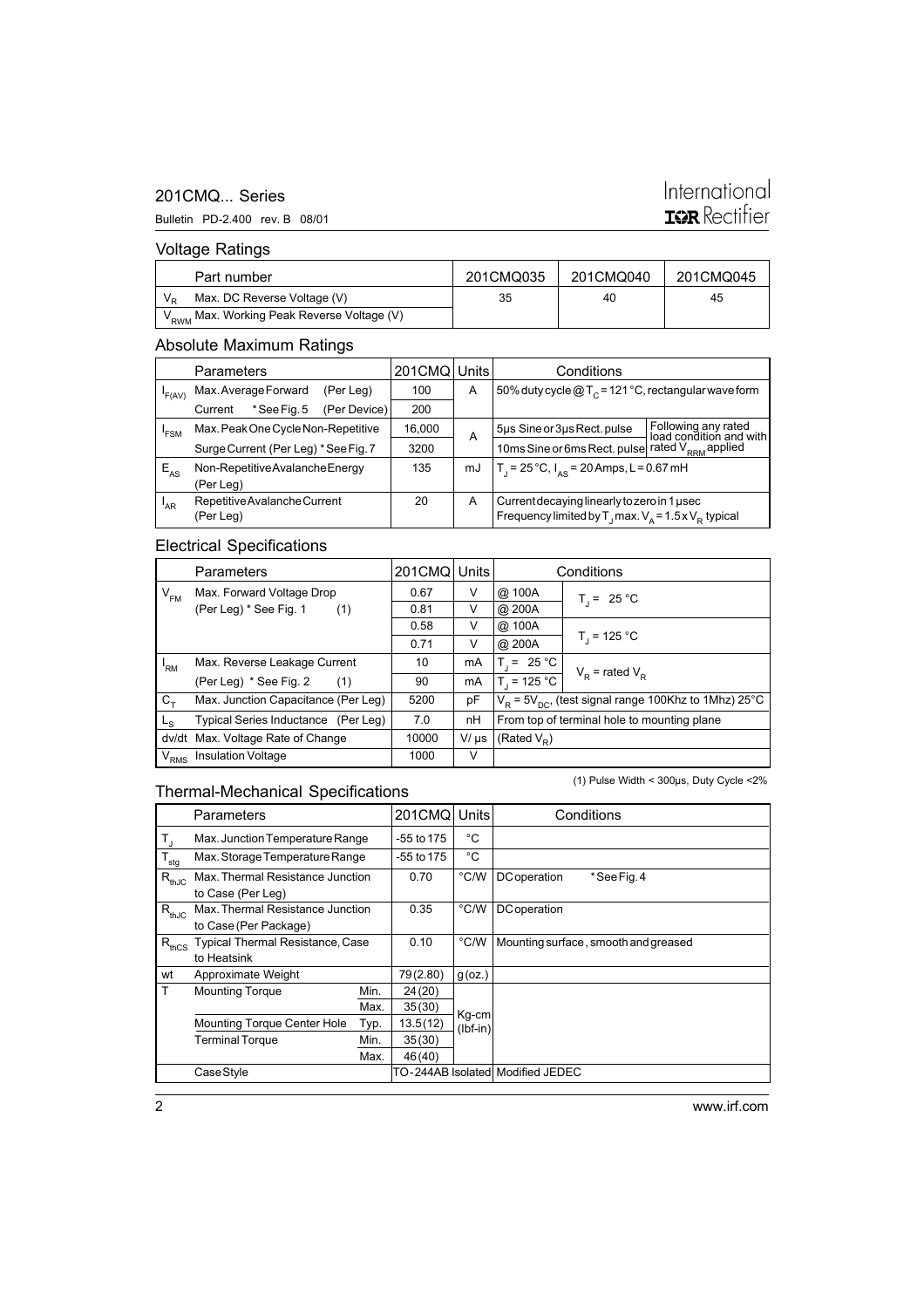# International TOR Rectifier

#### 201CMQ... Series Bulletin PD-2.400 rev. B 08/01

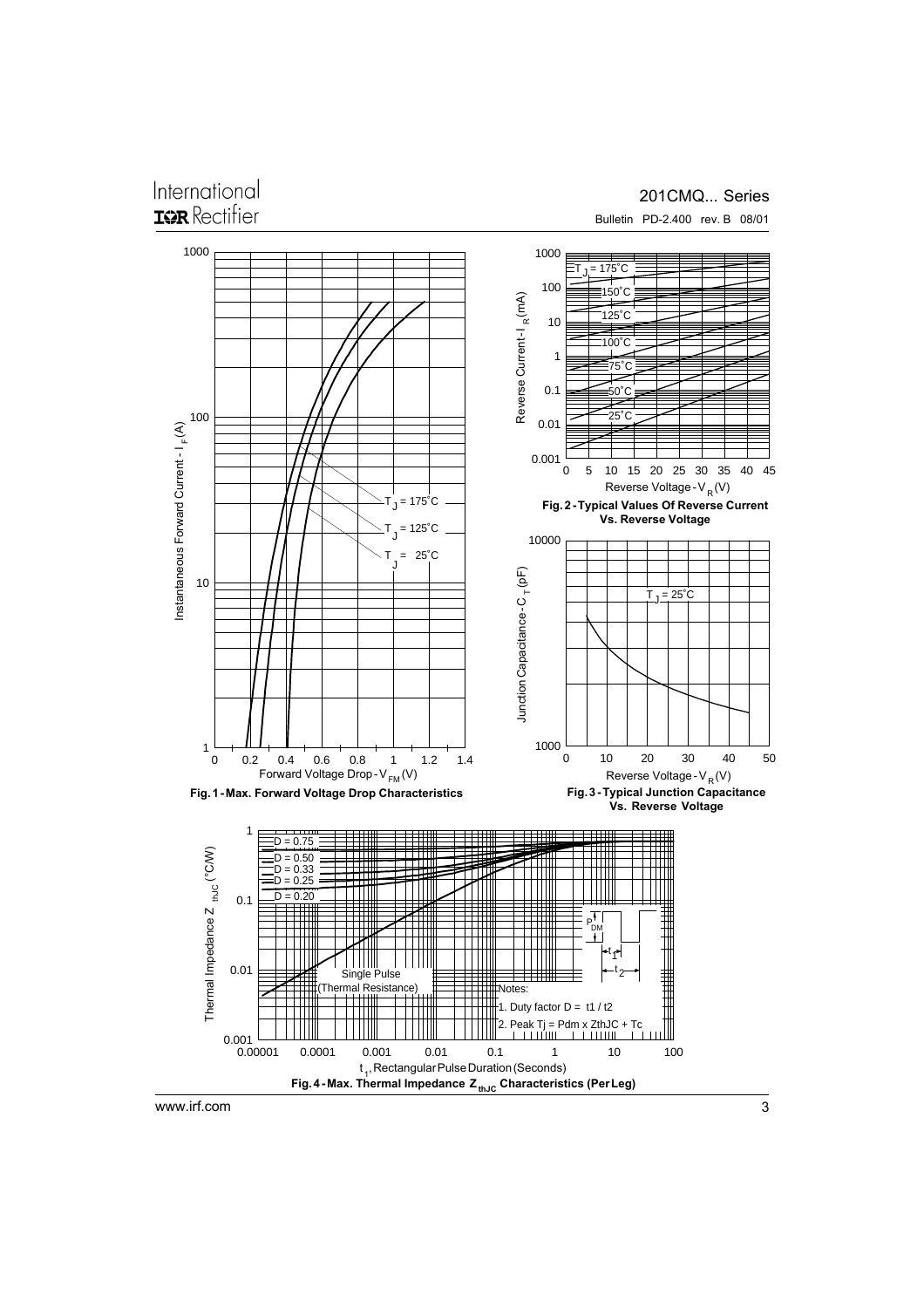

Pd<sub>REV</sub> = Inverse Power Loss = V<sub>R1</sub> x I<sub>R</sub> (1 - D); I<sub>R</sub> @ V<sub>R1</sub> = 80% rated V<sub>R</sub>

www.irf.com